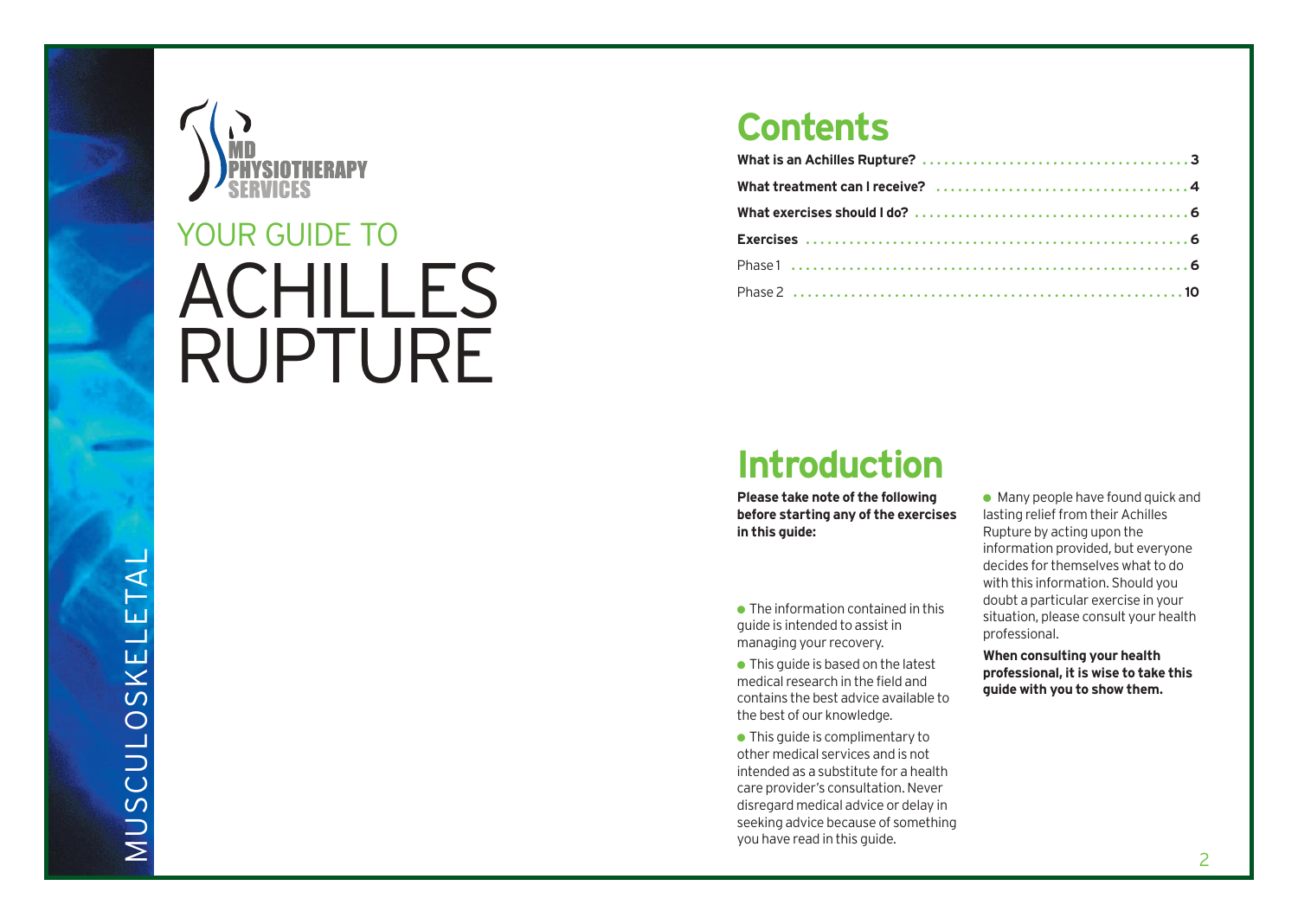### **What is an Achilles Tendon Rupture?**

**An Achilles tendon rupture** is the partial or complete rupture (tear) of the tendon. Patients often report hearing a loud snap or pop followed by a sharp pain in the back of the lower leg that makes it impossible to walk properly. Most patients describe it as feeling like they have been kicked in the back of the leg. **The Achilles tendon** is the largest tendon in the body, and is the common tendon of the calf muscles (Gastrocnemius, Soleus and Plantaris), connecting the calf muscles to the heel bone (Calcaneus). The function of the Achilles tendon is to transmit the force produced by the calf muscles to the foot & to propel the body forward during walking & running. You rely on it virtually every time you move your foot. **The Achilles tendon is**

**vulnerable to injury** because of its poor blood supply and the combination of forces to which it is subjected. Achilles tendon rupture occurs most commonly in men 30 to 50 years old. Most ruptures originate during strenuous physical activity, but **spontaneous rupture** can occur in the elderly. Usually the rupture occurs just above your heel bone as it is this region that has the poorest blood supply and is therefore the most susceptible to injury. Rupture can however occur anywhere along the tendon. An Achilles tendon rupture can often be hard to diagnose because some function frequently remains therefore imaging studies (x-ray, ultrasound, MRI) can be very helpful in confirming the diagnosis



#### **CAUSES**

● **Overuse:** Achilles tendonitis and tendonosis are usually caused by a sudden increase of repetitive activity involving the Achilles tendon. Such activity puts too much stress on the tendon too quickly, leading to small tears occurring in the tendon fibres. Due to this ongoing stress on the tendon, the body is unable to repair the injured tissue resulting in the structure of the tendon being altered. The tendon becomes thickened, hardened and weakened, which can all lead to a sudden rupture occurring

● **Activity involving stop - start footwork and explosive movements:** (i.e. playing tennis, basketball, long jump)

● **Running up hills and on hard surfaces:** This puts greater strain on the tendon

#### ● **Poor stretching habits**

● **Tight calf muscles:** This can be exacerbated by wearing high heeled shoes regularly

● **Weak calf muscles:** Poor muscle strength puts extra strain on the tendon

● **Footwear:** Shoes that are worn out or inappropriate for the activity being performed may result in a chronic tendonosis and eventual rupture

● **Over pronation or flat feet:** People with excessive pronation (flattening of the arch) have a tendency to develop Achilles tendonitis and tendonosis due to the greater demands being placed on the tendon during walking. If untreated this could result in a tendon rupture

### **What treatment can I receive?**

**Treatment for Achilles tendon ruptures can be surgical or non-surgical.**

#### **SURGICAL**

The usual treatment for a complete rupture of an Achilles tendon is surgery. The procedure generally involves making an incision in the back of your lower leg and stitching the torn tendon together. Depending on the condition of the torn tissue, the repair may be reinforced with other

tendons. You can expect to be in hospital for two days, in a non-weight bearing cast for six to twelve weeks and a total of eight weeks on crutches. To promote healing and to avoid stretching the surgical repair, your foot may initially be pointed slightly downward in the boot or brace, and then moved gradually to a neutral position. If you are very active and want to resume strenuous sports or recreational activities, surgical repair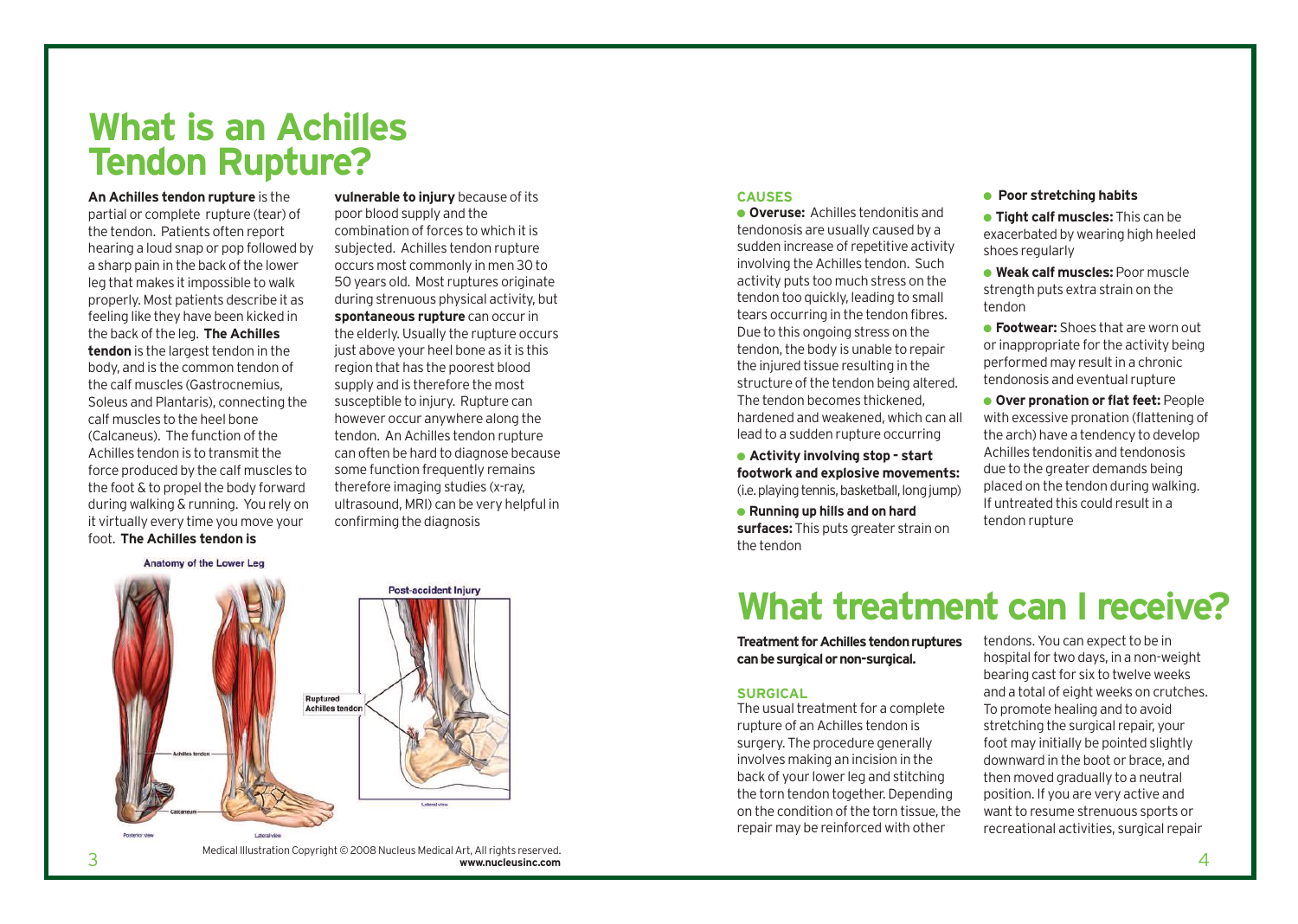is usually preferable. Surgery is generally very effective, and your risk of complications is typically quite low. Due to the speed of muscle atrophy (weakness) that occurs when a cast is applied, it is important to start with some basic range of movement exercises for the toes as well as isometric exercises against the cast to maintain some lower leg muscle strength. This will also promote circulation and prevent any other complications. It is however important to consult with your surgeon before beginning any exercises.

#### **NONSURGICAL**

This approach typically involves wearing a cast or walking boot, which allows the ends of your **torn tendon** to re-attach themselves on their own. This method can be effective, and it avoids the risks, such as **infection**, associated with surgery. However, the likelihood of **re-rupture** is higher with a nonsurgical approach, and recovery can take longer. If re-rupture occurs, surgical repair may be more difficult. If you are less active or have a chronic illness, you may wish to opt for nonsurgical treatment, which precludes wound complications and exposure to anesthesia, and is less expensive.

#### **PHYSIOTHERAPY AND EXERCISE REHABILITATION**

After treatment, whether surgical or non-surgical, you'll go through a **rehabilitation** programme involving physical therapy exercises to

strengthen your leg muscles and **Achilles tendon**. Most people return to their former level of activity within four to six months. **Recovery** depends not only on the quality of the rehabilitation programme but also on your commitment to adhering to the rehabilitation programme and advice given by your health professional. When the cast is finally removed, the calf muscle in the injured leg will have suffered from **severe atrophy** (weakness and reduction in size), and will be nearly half the size of the healthy one. Range of motion in the ankle region will be severely reduced and it is essential that this is regained throughout the rehabilitation

programme to ensure that previous levels of activity are attained.

**The goal of rehab is simple;** to regain range of motion in the tendon and strengthen the muscles on the front and back of the lower leg. The tightness in the tendon will prevent bringing the foot to a 90-degree angle to the leg. Before starting rehabilitation sessions after the removal of your cast, it is important that you consult with your surgeon to ensure that appropriate healing has occurred. Physiotherapy will start out slowly with heat therapy, electro-stimulation, stretching and massage. Then treatment is progressed with exercise to increase the range of motion, balance and strength. It will be slow and painful, but the mobility and strength should improve with each visit.

## **What exercises should I do?**

repetitions

normally.

It is important that you are aware that this is a general exercise programme for Achilles tendon Rupture, which can be adjusted depending on advice that you have been given by your health professional on assessment.

#### **INSTRUCTIONS**

 $\bullet$  Keep all exercises in your pain free limits. **Trying to work in painful ranges will only prolong your recovery.**

● If you experience pain during any of the exercises, decrease the intensity of the exercises by:

### **Exercises** phase 1

Before starting this exercise programme ensure that you have consulted with your physiotherapist or allied health professional and they

#### **MOBILITY EXERCISES**

● **Perform 10-15 times in each direction.**

are happy for you to continue. Read through the instructions above and **make sure that you work in a pain free range of movement**

● decreasing the number of sets ● decreasing the number of

● decreasing the resistance  $\bullet$  Do all exercises slowly and breathe

● Progress gradually according to your own level of comfort. ● Following exercise, stiffness or fatigue may result but should not last longer than 24 hrs. The symptoms of your injury should not be aggravated.

● decreasing the range of movement

● **Work in a pain free range of movement, gradually increasing your range as you are able.**



#### **ANKLE CIRCLES**

Slowly rotate foot/ankle clockwise and counter-clockwise. Gradually increase range of motion. Avoid pain.

exercise images licensed from Visual Health Information in the state of the state of the state of the Second Information in the state of the Second Information in the Second Information in the Second Information in the Sec Exercise images licensed from Visual Health Information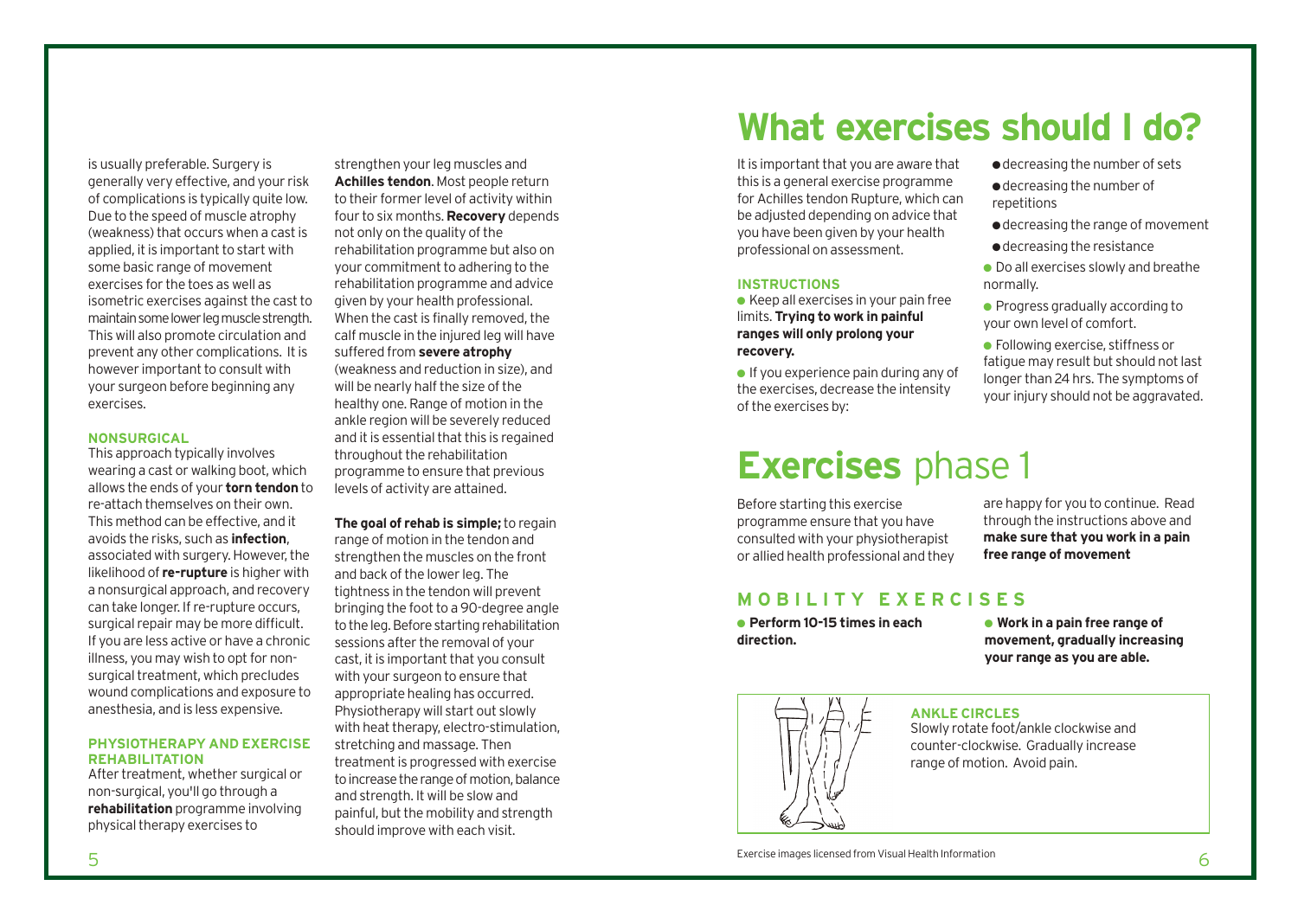### **Exercises** phase 1 (continued)

### **STRETCHING EXERCISES**

● **Repeat each of these stretches 2- 3 times (on both sides)**

● **Do not take the stretch into pain, you should only feel a pull.**

● **Hold each stretch for at least 30 seconds and do not bounce**



#### **PLANTAR FASCITIS STRETCH**

Stand with the ball of one foot on a stair. Slowly reach for the bottom of the step with your heel until a stretch is felt through the arch of your foot.



#### **GASTROCNEMIUS STRETCH**

Keep the back leg straight, with the heel on the floor and foot pointing in a straight line to the wall. Lean into the wall until a stretch is felt in the middle to upper calf.



#### **SOLEUS STRETCH**

Keep the back leg slightly bent, with the heel on the floor and pointing in a straight line to the wall. Lean into the wall until a stretch is felt in the lower calf.

#### **HAMSTRING STRETCH**

Lying on your back, one leg straight and one knee bent. Raise the bent leg up towards your chest until your knee is in line with your hip. Now straighten the knee. You should feel a stretch at the back of your leg. You can use a towel if necessary to aid you in lifting your leg for the stretch.



#### **QUADRICEPS**

Lying on your right side, your right arm extended up to cushion your head, use your left hand to grasp your left ankle as you bend your left knee backwards. You should feel the stretch along the front of your thigh. Repeat this twice on your right before rolling over to stretch your left leg. It is important to keep the other leg bent at both the hip and the knee, so as not to hyperextend your back. A towel can be used to aid you in this stretch by wrapping it around your ankle.

#### **STRENGTHENING EXERCISES**

● **Do each exercise within your pain free range of movement**

● **Make sure that you control the movement in both directions**

● **Follow the instructions for repetitions under each exercise**



#### **STATIC DORSIFLEXION**

Place a rolled pillow on top of the injured foot with the opposite foot on top, and squeeze your feet together. Hold for 10 seconds and repeat 10 times.



#### **STATIC PLANTARFLEXION**

Place a rolled pillow against the wall, and press your foot into the pillow. Hold for 10 seconds and repeat 10 times. This exercise can also be done against a door frame.



#### **STATIC EVERSION AND INVERSION**

Place a rolled pillow against the wall and press the outer border of foot into pillow. Now place the pillow between the wall and the inner border of your foot and press in against the pillow. Hold for 10 seconds and repeat 10 times. This exercise can also be done against a door frame.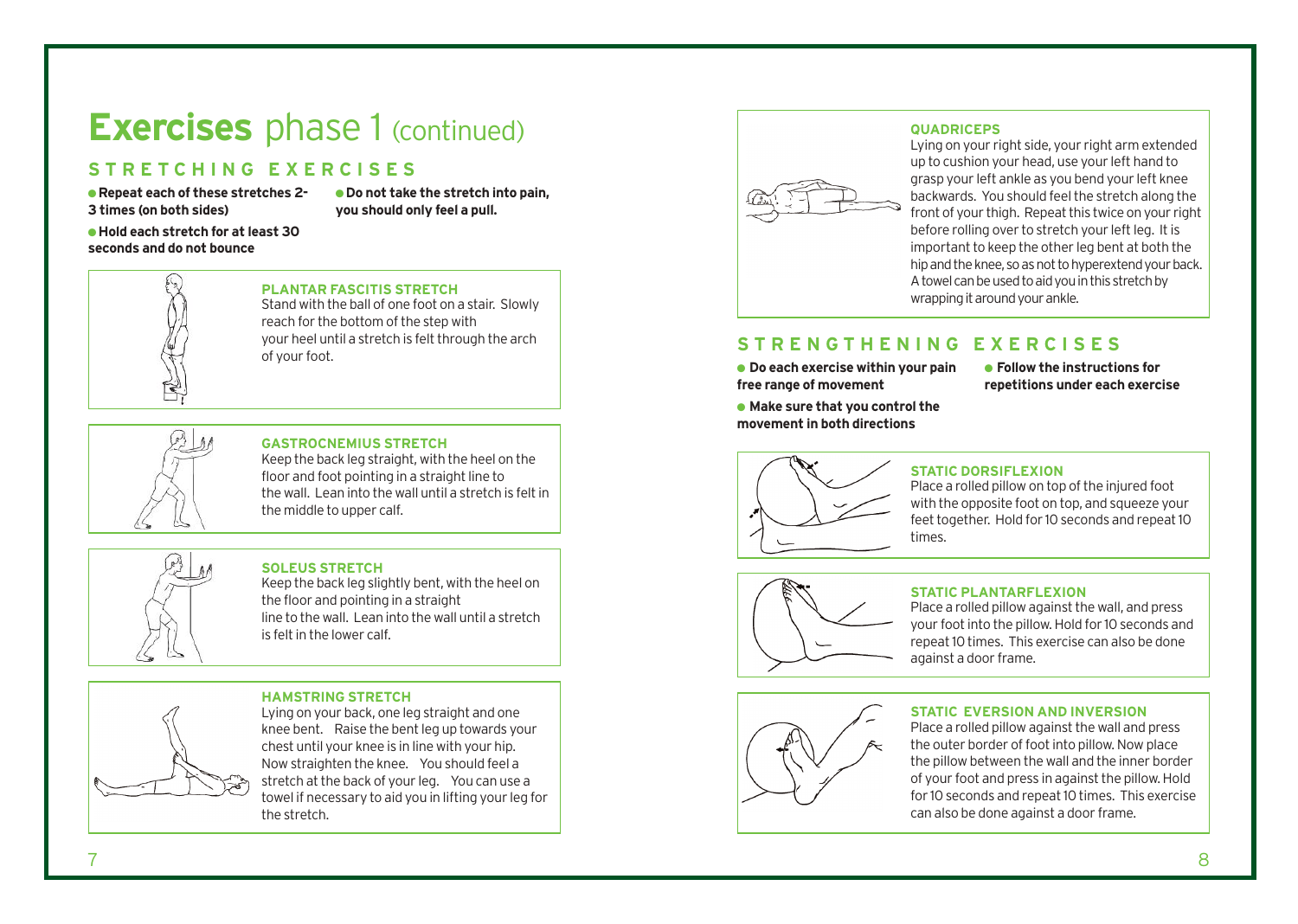## **Exercises** phase 1 (continued)



#### **STANDING HEEL RAISE**

Whilst standing, raise up onto your toes in the following manner: First onto your big toe, then onto your middle toes and lastly onto you little toe. This sequence equal one repeition. Repeat sequence 10 times.



ICE

#### **STANDING TOE RAISE**

Supporting yourself against a wall, raise up onto your heels (i.e. raise your toes off the floor) in the following manner: firstly onto the inside of your heel, then onto the middle of your heel and lastly onto the outside of your heel. This sequence equals one repeption. Repeat sequence 10 times

#### **STORK STANDING:**

● Balance on one leg for 30 seconds and repeat with the other leg.

 $\bullet$  Repeat the above with your eyes closed. Progress the above to standing on an unsteady surface, e.g. a cushion or a narrow piece of wood.

### **ICE**

Place ice in a damp tea towel. Ice frequently during the day for approximately 10-15 minutes.

### **Exercises** phase 2

**Before starting with this phase of exercises it is important that you can complete the phase 1 exercises pain free and in a controlled manner.** Make sure that you work in a pain free range of movement. This range of movement may be very limited to start off but should increase gradually as you progress. Continue with the stretching exercises in Phase 1. Start with phase 2a and once these are pain free gradually progress to phase 2b. Consult with your physiotherapist before starting the hopping or running drills.

### **STRENGTH & MOBILITY EXERCISES**

● **Do 2-3 sets of 10-15 repetitions (on both sides) unless otherwise stated in the exercise.**

● **An elastic/theraband should be used for these exercises as shown in the pictures.**

● **Do each exercise within your pain free zone.**

### phase 2a



#### **ANKLE ALPHABET**

Using your ankle and foot, trace the letters of the alphabet. Perform the A to Z.

### **SINGLE LEG HEEL RAISE**

Standing on one leg, supporting yourself against a wall, raise up onto your toes in the following manner: First onto your big toe, then onto the middle of your foot and then onto your little toe. This sequence counts as one repetition. Control the movement in both directions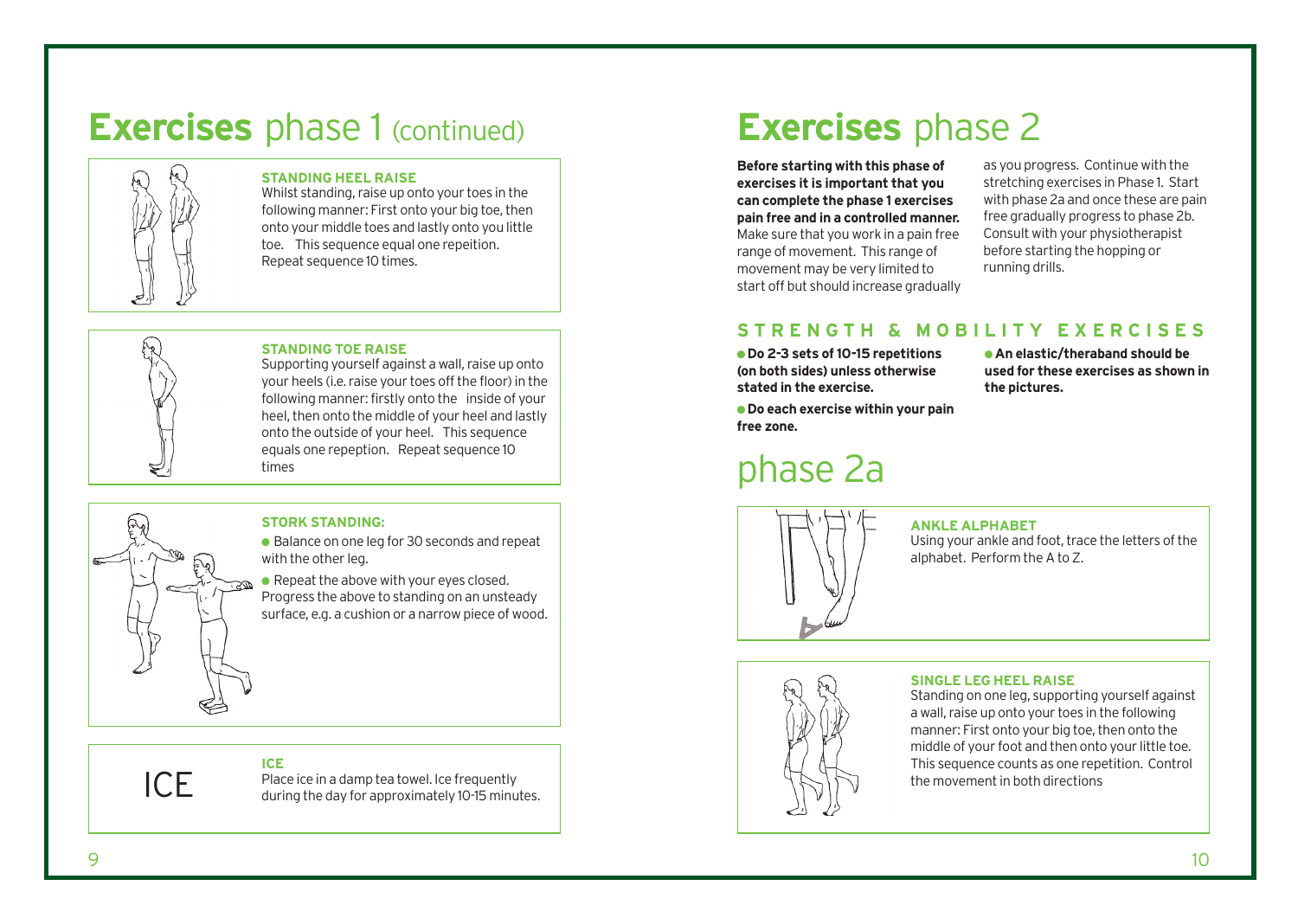### **Exercises** phase 2a (continued) phase 2b



#### **STANDING TOE RAISE**

Standing with your weight now on your heels, raise your toes off the ground in the same sequence as the calf raises, i.e. middle of your heel, outside and inside. This sequence counts as one repetition. Control the movement in both directions.



#### **DORSIFLEXION WITH BAND**

With the tubing anchored to a fixed object, pull the foot towards your face. Return slowly to your starting position.



#### **PLANTAR FLEXION WITH BAND**

Whilst holding one end of the tubing and the other tied around your ankle, press the foot downwards. Return slowly to your starting position.



#### **INVERSION WITH BAND** Cross your leg with the ankle you are exercising underneath. Anchor the tubing around the

upper foot, slowly turn the lower foot inward.

**EVERSION WITH BAND** With the tubing around one ankle, slowly turn the foot outwards.



#### **STORK STAND PICK-UP**

Standing on one leg, with your weight on your heel, bend down to pick up a weight with the opposite hand ensuring that your weight stays on your heel, and that your knee goes down in line with your second toe. Also ensure that your knee and not your back does the bending work. Up and down is one repetition. You can start by placing the weight on a chair and progress to picking it up off the floor.



#### **WALL SLIDES**

Stand leaning up against a wall, your feet a little away from the wall and pointing slightly outwards. Push your back against the wall. Slowly lower your body into a seated position and hold this position for 5-10 seconds. Ensure your knees are at 90° and don't go over your toes. Complete 10 repetitions.



#### **STATIC LUNGES**

Place one foot in front of the other. Bend both knees together until you have a 90° bend in both. Ensure that your front knee does not go over your front foot when bending to 90°. Return to the starting position. Perform 1 set of10 reps per leg (complete all 10 reps with the one foot forward before changing and starting with the other leg in front). Progress this by stepping into the lunge and back to start position. Again ensure a 90/90 bend in your knees as you lunge forwards